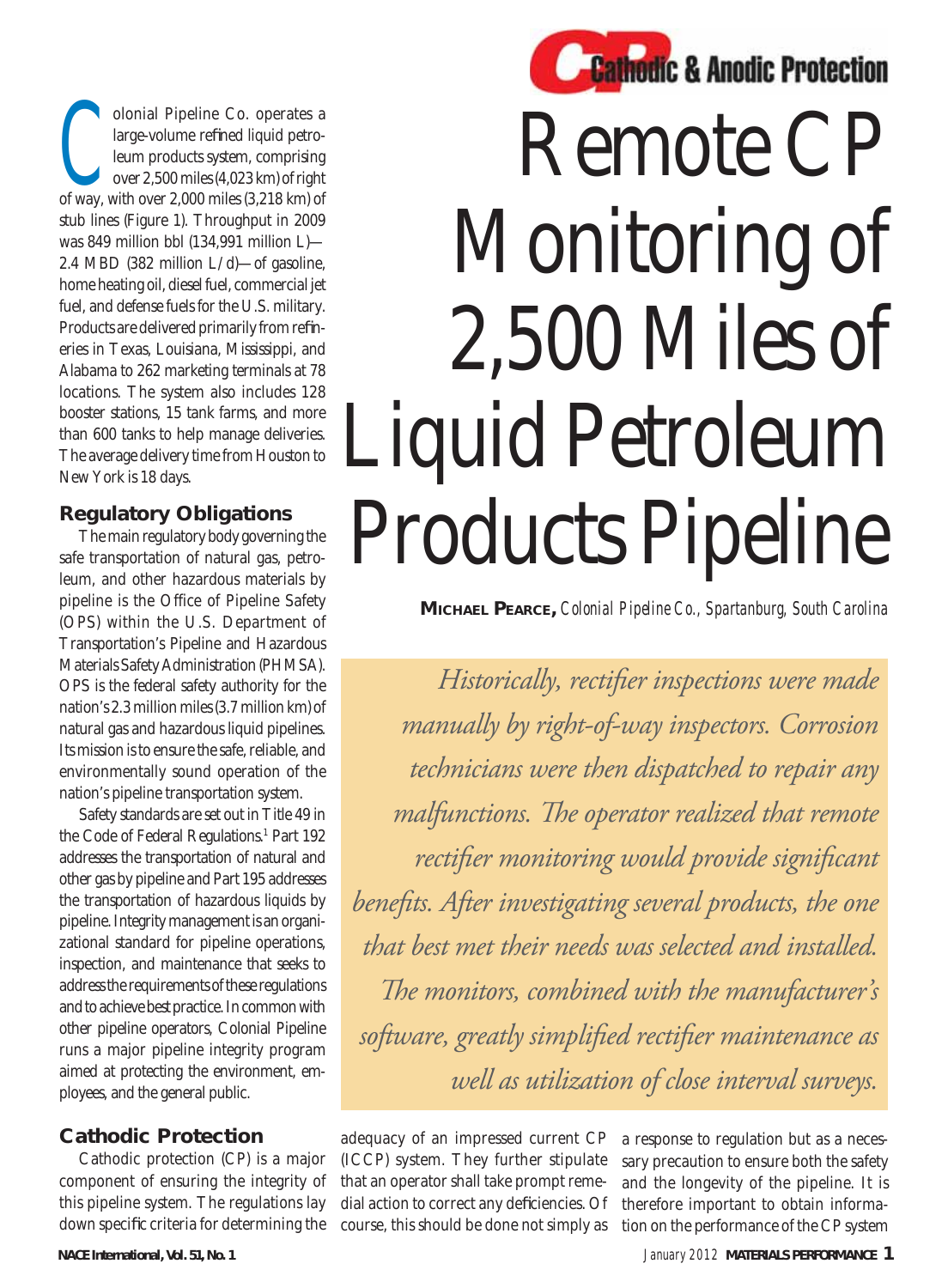## **CATHODIC PROTECTION** *Remote CP Monitoring of 2,500 Miles of Liquid Petroleum Products Pipeline*



The extent of the large-volume refined liquid petroleum products pipeline.



Rectifiers must be checked frequently to comply with regulations.

in a timely and accurate manner, which drives the debate within pipeline operating companies as to the best way of gathering the requisite performance data (rectifier outputs and pipeline potentials).

Regulation 49 CFR  $195.573(c)^2$  states that rectifiers must be electrically checked for proper performance "at least six times each calendar year, but with intervals not exceeding 2 ½ months." Our procedures go beyond this and state that CP rectifiers will be electrically checked  $\sim$ 12 times per

year, with intervals not exceeding 2 ½ months (Figure 2). Historically, manual readings of rectifier outputs were carried out by right-of-way (ROW) inspectors. As the pipeline network developed, however, this became very expensive and labor-intensive, requiring hundreds of miles of driving every month, which itself became a safety concern. Furthermore, problems could be detected only when the rectifier was checked, and if it was not working properly, a corrosion technician would need to be called out to repair it.

#### **Remote Monitoring: Justification and Selection**

We decided that remote monitoring of our CP systems could provide some significant benefits:

- Minimize driving exposure for ROW inspectors.
- Free up their time to perform other duties.
- Improve the accuracy of CP data.
- Provide critical alarms so that rectifiers could be repaired more quickly.
- Save money overall.

With a number of products available on the U.S. market, we recognized that it was important to take time to select the right remote monitoring unit/system. We spent three years assessing the various products and evaluating their features to select the most appropriate remote monitoring solution. We reviewed 12 units from nine different suppliers. Of these, nine were fieldtested before drawing up a short-list of five for detailed evaluation against our key criteria, which were:

- Communication method (Global System for Mobile Communication [GSM] vs. satellite)
- Two-way communication
- Integration with our corrosion compliance database
- Survivability, especially with respect to lightning damage
- Software/Web site capabilities
- Internal/external installation
- Interruption capabilities
- Ease of installation
- Unit cost

Among the short-list of five, all products had merit and some had interesting features that differentiated them. The Abriox MERLIN† system was selected by Colonial's Southeast District for the following key reasons:

- Software and database integration
- Ease of installation and commissioning
- Compact size—the only unit that could easily be installed within our rectifier enclosure (Figure 3)
- Survivability (a robust, durable design)
- Two-way communication using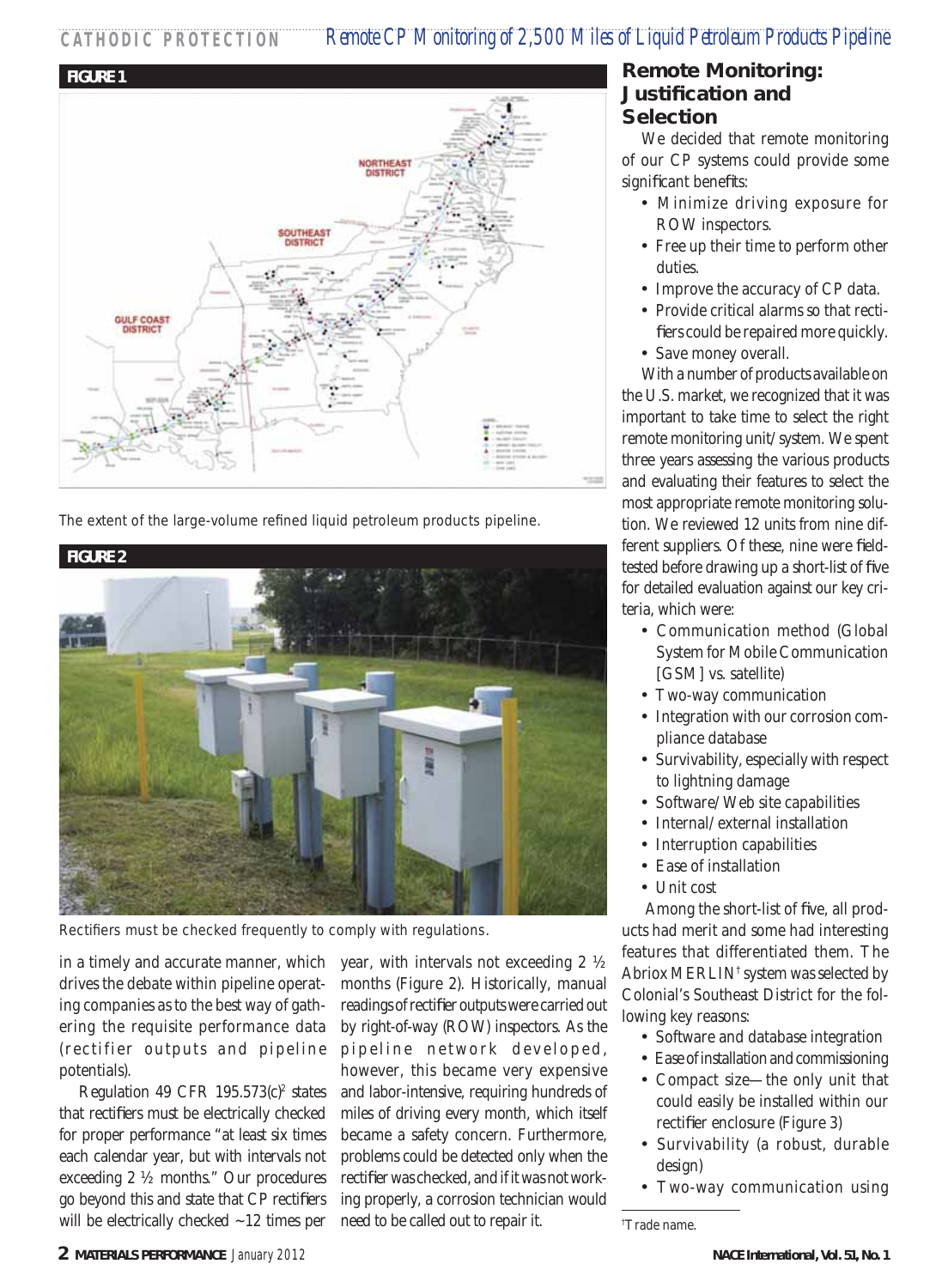## **CATHODIC PROTECTION**

GSM, which proved to be the most economical and reliable solution in our geographical area

• Interruption capability with very precise Global Positioning System (GPS) synchronization

The monitoring system consists of two different types of monitor for installation at rectifiers and at test points, together with user software that enables inspectors to quickly identify any alarms or deficient measurements. Using GSM communication, the selected system offers reliable, low-cost messaging. A monitor with satellite communication has also been developed for very remote areas with no GSM signal.

## **Southeast District Early Experiences**

In our Southeast District, the remote monitoring program was spread over 2,500 miles (4,022 km) encompassing six states (Alabama, Georgia, Tennessee, South and North Carolina, and Virginia). Over 600 monitors were installed at rectifiers—a hardware investment of more than \$1 million. The ease of installation, however, meant we were able to save on the labor costs that were originally budgeted. Because the unit could easily be accommodated within the rectifier, we did not have any problems with installing external enclosures and wiring them back into the rectifier. With standard tools and wiring, a magnet, and their cell phone (for configuring the monitor), our technicians found that they were able to install as many as 10 units in a day and the entire installation process was completed within a three-month period in mid-2009.

Because of the wide geographical distribution of the monitors and our inspectors, it was important to be able to access CP data remotely. We can now do this from any Internet-enabled PC using a standard Web browser and logging into a secure database hosted by the unit manufacturer. A further advantage of the Web-based system is that software upgrades are available immediately in fact, we have suggested a number of useful improvements to the software, many of which have been implemented.

#### **FIGURE 3**



A remote monitoring unit (circled) installed at a rectifier, with cell phone communication.

Because we selected monitors with two-way communication, once they were installed we were able to carry out the more detailed configuration—such as setting alarm levels, measurement and reporting times, time zones, etc.—from the office. Again, this has saved a lot of time and ensures that we get useful data immediately.

The software allows us to identify any units that are in alarm (Figure 4), which may be created by a number of causes, such as electrical supply failure, a blown rectifier fuse, low voltage or current output. We can then schedule maintenance promptly. This is a major advantage over the old manual collection method because we did not know which rectifiers needed maintenance or what type of fault had occurred.

The southeastern United States is subject annually to very severe effects from lightning storms. Because remote monitors are connected to both the electrical supply and the pipeline, resilience to lightning was always identified as a key factor in our product selection. The monitor we selected had been tested at a world-leading lightning test laboratory and we were able to implement a number of improvements. We have identified an installation configuration, including alternating current and direct current surge arrestors, which is proving to be robust and is protecting our investment in the monitors, even when the rectifier itself is badly damaged.

#### **Program Benefits**

We are pleased to have realized the benefits we targeted at the start of the program. In particular, we have improved safety for our inspectors through fewer driving hours and freed up their time to become more productive in areas that require their special experience.

In response to our request, the monitor manufacturer has interfaced its CP System Manager† software to our compliance database and, with automatic alarms and on-demand CP readings (available from our cell phones even when in the field), we have achieved a significant improvement in the accuracy of our CP data, timely attention to potential corrosion issues when they occur, and the quality of our compliance reporting.

The ability to turn off the rectifier output remotely has also yielded tremendous savings. Previously, when other pipeline companies needed to carry out CP testing and investigations on their adjacent or bonded pipelines, our technicians were required to drive out into the field to switch off our rectifiers. These "cooperative shutdowns" can now be executed remotely from a cell phone or from the central Web software—eliminating hundreds of man-hours of travel time.

Another major benefit is rectifier interruption, which is used for our close interval survey work (an aboveground profile of the pipeline route, requiring switching of the rectifier output) (Figure 5). Historically, this was a major exercise,